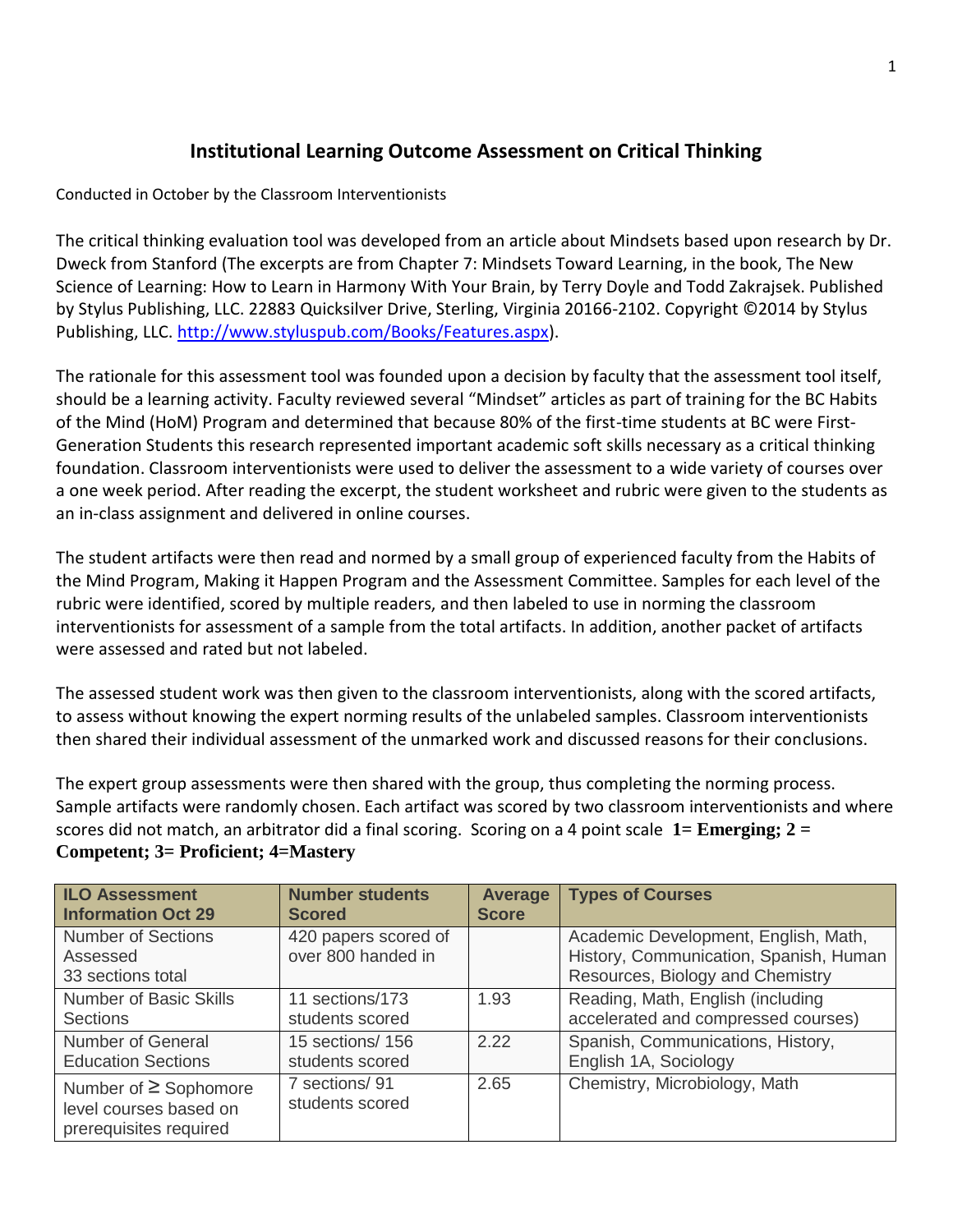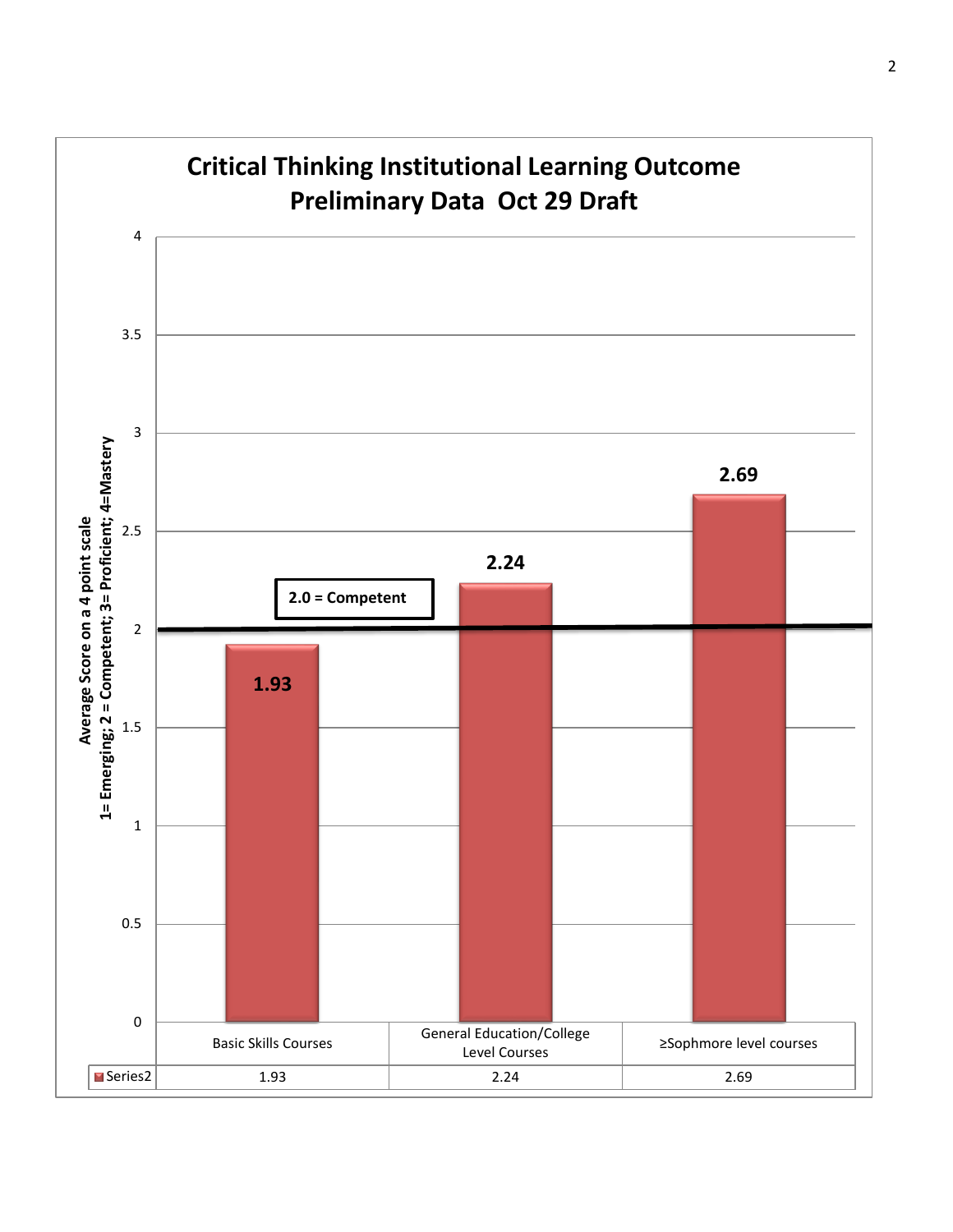### ILO Critical Thinking 10/18 additional

|                     |    | Course          | Faculty       |                  |       |                |         |                  |
|---------------------|----|-----------------|---------------|------------------|-------|----------------|---------|------------------|
| <b>Basic Skills</b> |    |                 |               |                  |       |                |         |                  |
| Classes             |    | 11              |               |                  |       | number         | av      | total            |
|                     |    | Algebra         | Rush          |                  | 71441 | 25             | 2.08    | 52               |
|                     |    | Algebra         | Rush          |                  | 71444 | 18             | 2.05556 | 37               |
|                     |    | Eng50           | Marquez       |                  | 71108 | $\overline{2}$ | 2.5     | 5                |
|                     |    | Eng50           | Marquez       |                  | 71105 | 3              | 3       | $9\,$            |
|                     |    | Math 50         | Tarjan        |                  | 72422 | 16             | 1.8125  | 29               |
|                     |    | ACDV B72        | <b>Bligh</b>  | <b>TTH</b>       |       | 10             | 1.6     | 16               |
|                     |    | ACDV B72        | <b>Bligh</b>  | <b>MW</b>        |       | 10             | 1.4     | 14               |
|                     |    | ACDV B62        | <b>Bligh</b>  | MW8              |       | $\overline{7}$ | 2.14286 | 15               |
|                     |    | Unknown         |               |                  |       | 23             | 1.78261 | 41               |
|                     |    | ACDV B61        | Johnson       |                  |       | 28             | 2.10714 | 59               |
|                     |    | ENGB60          | <b>Boyles</b> |                  |       | 12             | 2.08333 | 25               |
|                     |    | <b>ENG B53</b>  | <b>Boyles</b> |                  |       | 19             | 1.68421 | 32               |
|                     |    |                 |               |                  |       | 173            | 1.93064 | 334              |
| <b>GE Courses</b>   | 16 |                 |               |                  |       |                |         |                  |
|                     |    | SpanB1          | Neville       |                  | 71811 | $\overline{2}$ | 2.5     | 5                |
|                     |    | SpanB1          | Neville       |                  | 71805 | 3              | 3       | $\boldsymbol{9}$ |
|                     |    | SpanB1          | Neville       |                  | 71807 | 8              | 2.75    | 22               |
|                     |    | Com B1          | <b>Norris</b> | TTh <sub>2</sub> |       | 23             | 1.65217 | 38               |
|                     |    | ComB1           | <b>Norris</b> | TTH4             |       | 20             | 1.65    | 33               |
|                     |    | CommB1          | <b>Norris</b> | Th <sub>6</sub>  |       | 17             | 1.41176 | 24               |
|                     |    | His 17B         | Miller        | <b>MW</b>        |       | 19             | 2.21053 | 42               |
|                     |    | His17A          | Miller        | <b>MW</b>        |       | $\overline{2}$ | 4       | 8                |
|                     |    | His 17A         | Miller        | <b>MW</b>        |       | 5              | 2.6     | 13               |
|                     |    | EngB1A          | <b>Davies</b> |                  |       | 20             | 2.5     | 50               |
|                     |    | EngB1A          | Dumler        |                  |       | 12             | 3.5     | 42               |
|                     |    | EngB1A          | Dumler        |                  |       | 8              | 3.375   | 27               |
|                     |    | unknown         |               |                  |       | 3              | 1.66667 | 5                |
|                     |    | History 25      | Miller        |                  |       | 5              | 1.8     | $9\,$            |
|                     |    | Hr People Skill | Robinson      |                  | 70745 | 9              | 2.44444 | 22               |
|                     |    |                 |               |                  |       | 156            | 2.23718 | 349              |
| Advanced            | 8  |                 |               |                  |       |                |         |                  |
|                     |    | Math B4A        | Tarjan        |                  | 71426 | 17             | 2.94118 | 50               |
|                     |    | Math B6B        | Tarjan        |                  | 71475 | 22             | 2.40909 | 53               |
|                     |    | <b>Bio 16</b>   | Peat          |                  | 70683 | 25             | 2.36    | 59               |
|                     |    | Chem 30         | Vaughn        | 1 section        |       | 12             | 3.25    | 39               |
|                     |    | Chem 11         | Lowe          | 3 sections       |       | 11             | 3.09091 | 34               |
|                     |    | unknown         |               |                  |       | 4              | 2.5     | 10               |
|                     |    |                 |               |                  |       | 91             | 2.69231 | 245              |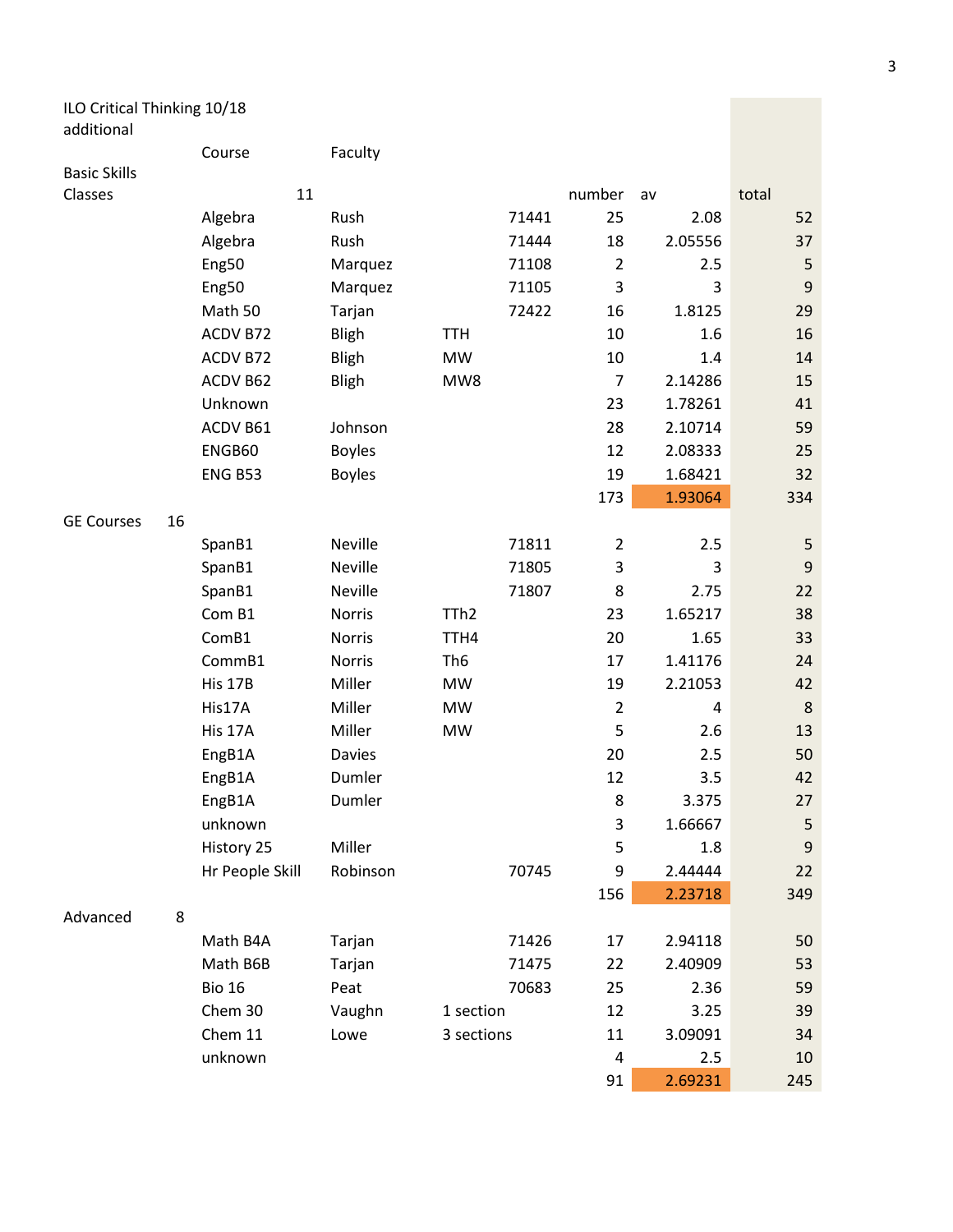| Critical thinking is a habit<br>of mind consisting of the<br>ability to: | Mastery 3 | Practiced | Introduce 1 |
|--------------------------------------------------------------------------|-----------|-----------|-------------|
| <b>State a Problem</b>                                                   |           |           |             |
|                                                                          |           |           |             |
| <b>Use Evidence</b>                                                      |           |           |             |
| <b>Identify Bias</b>                                                     |           |           |             |
| Take a position                                                          |           |           |             |
| <b>Synthesize &amp; evaluate</b>                                         |           |           |             |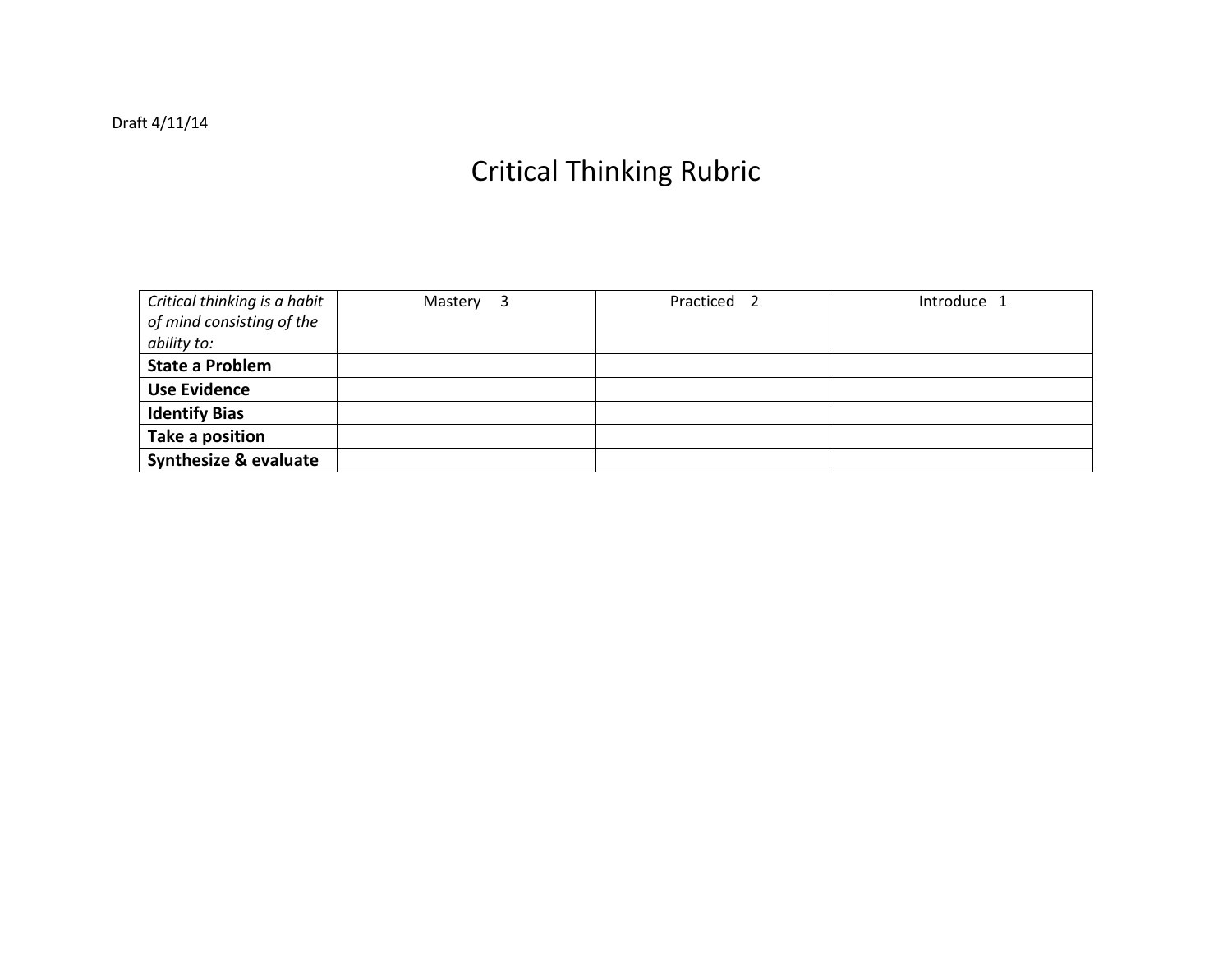Critical thinking is a habit of mind that enables students to deal with problems combining existing ideas, images and expertise to think, react or work in novel, new imaginative ways – representing innovation, diverse thinking and risk taking..

Marcus - **Critical thinking** is a habit of mind which allows the Student to **demonstrate** their understanding of a topic through an ability to structure an argument with supporting premises/examples.

Red is from Grand Rapids rubric

Green is from AACU, dark blue is Lane

|                                                                                   | Mastery<br>3                                                                                                                                                                                                                       | Practiced<br>$\overline{2}$                                                                                                                                                                                                                                                                | Introduce 1                                                                                                                                                                                                                                                                                      |
|-----------------------------------------------------------------------------------|------------------------------------------------------------------------------------------------------------------------------------------------------------------------------------------------------------------------------------|--------------------------------------------------------------------------------------------------------------------------------------------------------------------------------------------------------------------------------------------------------------------------------------------|--------------------------------------------------------------------------------------------------------------------------------------------------------------------------------------------------------------------------------------------------------------------------------------------------|
| State a Problem                                                                   | Problem/issue is clearly stated,                                                                                                                                                                                                   | Problem/issue is stated, but it is                                                                                                                                                                                                                                                         | Problem/issue not stated.                                                                                                                                                                                                                                                                        |
| Kim<br>(Inquire)<br><b>Identify and define key</b><br>issue/s and/or<br>problem/s | described, and defined.<br>Efficiently comprehends the<br>beginning, middle, and possible<br>conclusion(s) to an assigned<br>problem GRCC<br>Clearly, accurately, and<br>appropriately identifies key issue/s<br>and/or problem/s. | not clear, described, and/or<br>defined.<br>Logically links or categorizes<br>information into a coherent whole<br><b>GRCC</b><br>Identifies most or all key issue/s<br>and/or problem/s.<br>Some minor inaccuracies or omissions<br>may be present, but do not interfere<br>with meaning. | Identifies some key issue/s and/or<br>problem/s. May have some inaccuracies,<br>omissions or errors present that interfere<br>with meaning<br>Most or all of key issues/ and/or<br>problem/s are not identified or<br>defined, or are identified or defined<br>inaccurately. Meaning is unclear. |
| Use Evidence                                                                      | Correctly cited evidence that is<br>from varied sources, opinions<br>and viewpoints representing high<br>education sophistication<br>Actively seeks out and follows<br>through on even potentially risky<br>concepts               | Limited evidence cited and often<br>only that evidence supporting the<br>position of the student<br>Assesses and acquires the<br>appropriate type of information<br>needed to complete the assigned<br>task GRCC                                                                           | No or very little cited evidence or<br>support for a position.<br>Seems unable to comprehend and or<br>use basic research or information<br>gathering skills to complete assigned<br>tasks;GRCC                                                                                                  |
| <b>Identify Bias</b>                                                              | Includes and discusses potential<br>bias from multiple sides.                                                                                                                                                                      | Identifies that some bias is<br>possible<br>Logically links or categorizes<br>information into a coherent whole;<br>demonstrates basic ability to                                                                                                                                          | Ignores bias including their own<br>lacks ability to recognize or weigh<br>pros and cons of a particular<br>idea;GRCC                                                                                                                                                                            |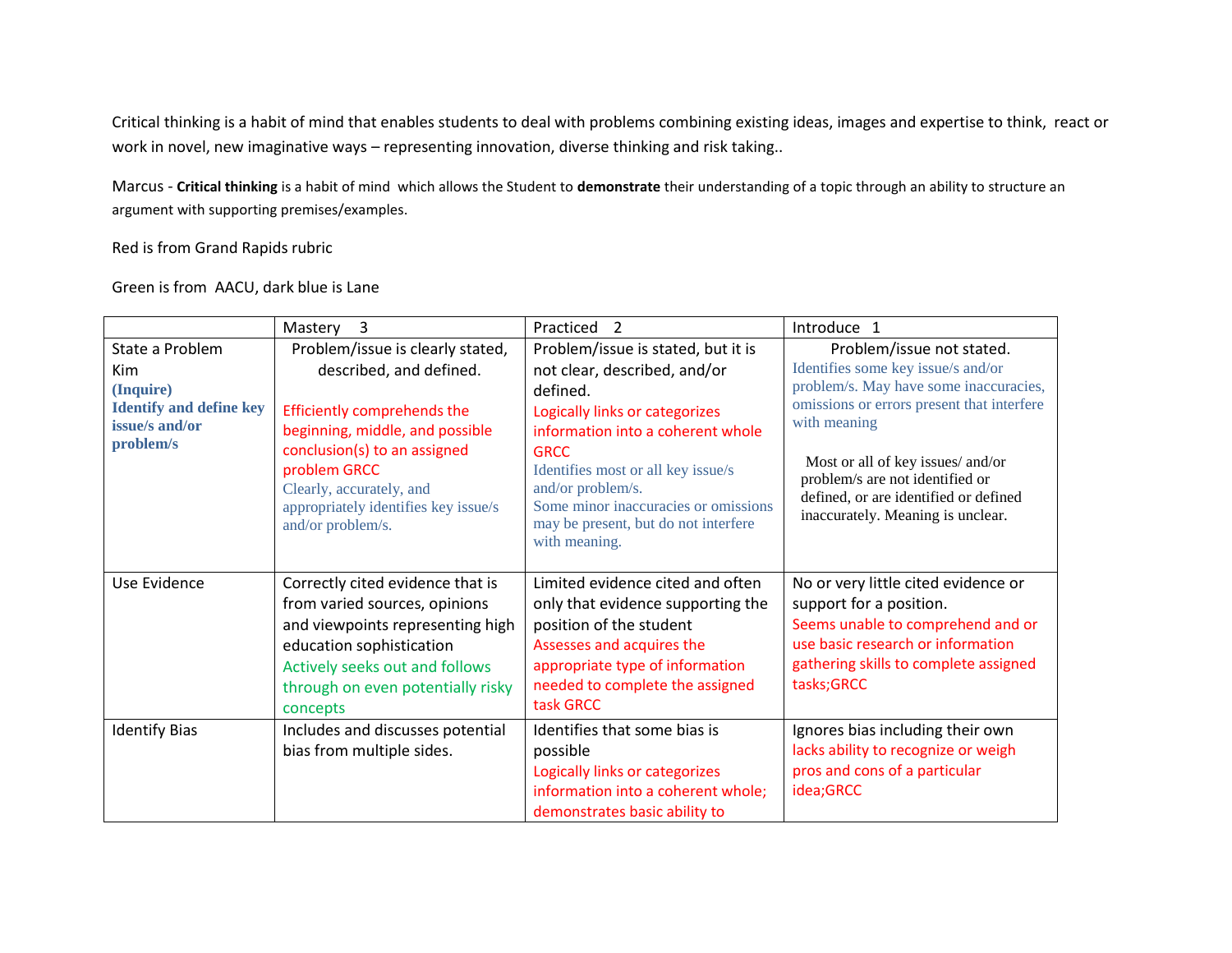|                                            |                                         | recognize and weigh pros and           |                                                                            |
|--------------------------------------------|-----------------------------------------|----------------------------------------|----------------------------------------------------------------------------|
|                                            |                                         | cons of a particular approach to       |                                                                            |
|                                            |                                         | problem-solvingGRCC                    |                                                                            |
|                                            | (premises to<br>argument                | Adapts an appropriate exemplar to      | - Fragmented argument                                                      |
| Take a position                            | conclusion) which takes into            | his or her own uses                    |                                                                            |
| <b>Marcus</b>                              | consideration critiques of chosen       | Presents sufficient and appropriate    |                                                                            |
|                                            | position and opposing viewpoints.       | data/information.                      | premise - no conclusion                                                    |
|                                            |                                         | Generally analyzes data/information    | difficulty with or unable to                                               |
| (Analyze)                                  |                                         | for accuracy, relevance and validity.  | bring unity to related ideasGRCC                                           |
| <b>Present and Analyze</b>                 | 2. Utilization of above skills in order | Minor inaccuracies or omissions do     | Presents some appropriate                                                  |
| <b>Data/Information</b>                    | to present an argument that is          | not interfere with analysis or meaning | data/information.                                                          |
|                                            | sound.                                  |                                        | May miss or ignore relevant                                                |
|                                            |                                         |                                        | data/information.                                                          |
|                                            | Independently creates a logical         |                                        | Analysis is limited or somewhat<br>inappropriate. May contain inaccuracies |
|                                            | and robust synthesis of                 |                                        | or omissions that interfere with analysis                                  |
|                                            | various connected ideas GRCC            |                                        | and/or meaning                                                             |
|                                            | Presents appropriate, sufficient and    |                                        |                                                                            |
|                                            | credible data/information.              |                                        |                                                                            |
|                                            | Clearly analyzes information for        |                                        | 2. Does not present relevant and                                           |
|                                            | accuracy, relevance, and validity.      |                                        | appropriate data/information.<br>Fails to analyze, or uses inaccurate or   |
|                                            | Information clearly relates to          |                                        | inappropriate analysis of                                                  |
|                                            | meaning.                                |                                        | data/information.                                                          |
|                                            |                                         |                                        | Copies information without analysis.                                       |
| Synthesize & evaluate                      | Use & create ideas and novel            | Primarily borrows from other           | Little or no evaluation of concepts                                        |
| Janet                                      | solutions to solve a problem            | peoples ideas and solutions.           | and ideas.                                                                 |
|                                            | ability to problem solve provides       | demonstrates basic                     | Little integration, inclusion and                                          |
| (Evaluate)                                 | evidence of the learner's grasp of      | ability to recognize and weigh pros    | synthesize multiple relevant                                               |
| <b>Apply a Multi-</b>                      | clarity, breadth,                       | and cons of a particular approach to   | concepts.                                                                  |
| <b>Dimensional</b>                         | creativity, precision, and other        | problem-solving; can bring             | May or may not be able to state                                            |
| approach/Consider                          | foundational critical thinking          | defensible resolve to a                | opposing, divergent or alien                                               |
| context                                    | skillsGRCC                              | problem.GRCC                           | positions or ideas.                                                        |
|                                            | Integrates and responds to alien        | Looks at alien or divergent            | Somewhat simplified position with some                                     |
| (Solve)                                    | or divergent perspectives               | perspectives                           | sense of multiple approaches. Minor or                                     |
| <b>Demonstrate Sound</b>                   | Clearly applies a multi-dimensional     | Acknowledges multiple approaches.      | vague synthesis of perspectives.                                           |
| <b>Reasoning and</b><br><b>Conclusions</b> | approach. Synthesizes various           | Some synthesis of perspectives.        | Some acknowledgement position may                                          |
|                                            | perspectives.                           | May not fully acknowledge limits of    | have limits.                                                               |
|                                            | Acknowledges limits of position or      | position or context, but is aware of   | May not acknowledge context                                                |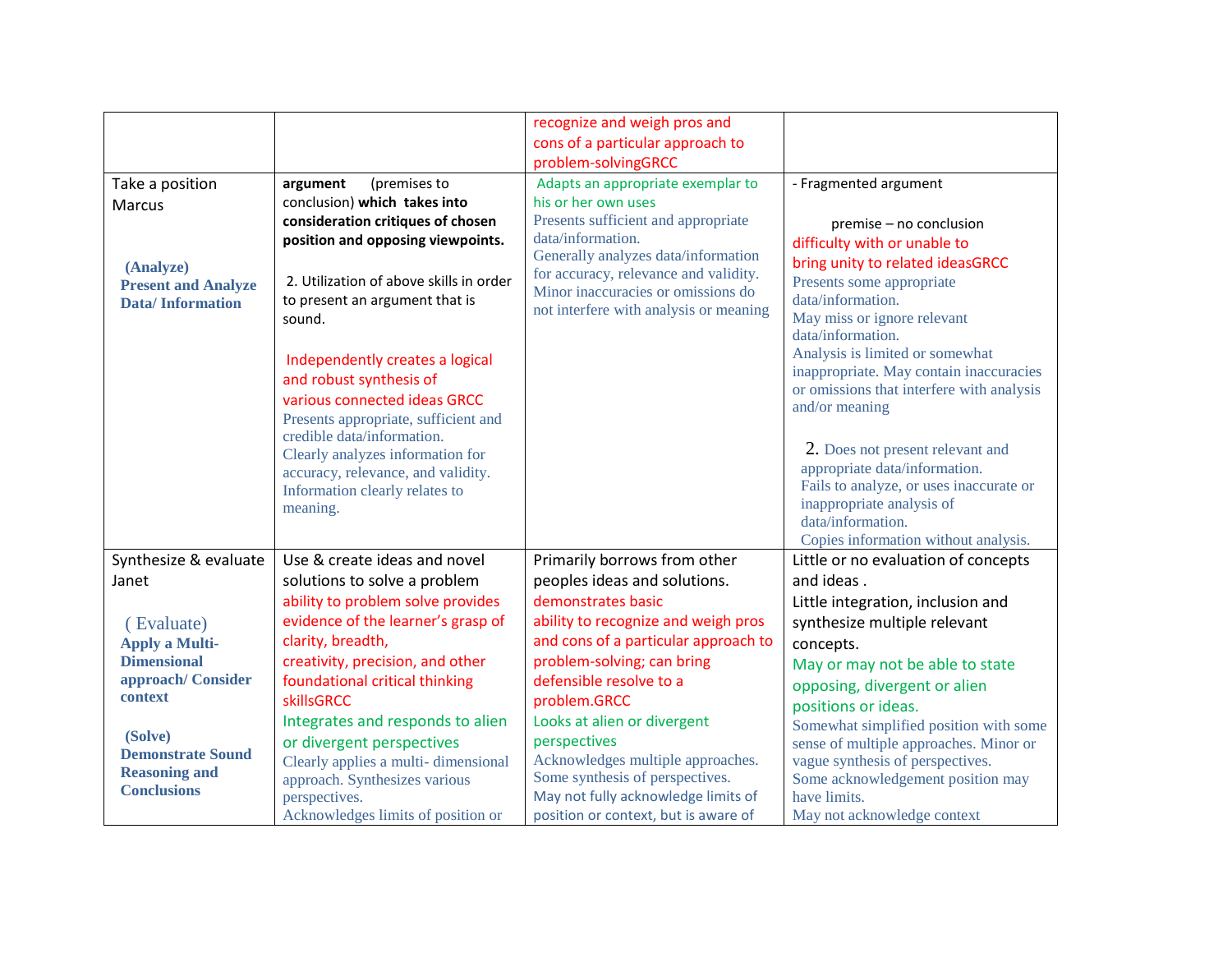| context                                                                                                                                                                          | limits or context                                                                                                                                                                                      |                                                                                                                                                                                                                                                                       |
|----------------------------------------------------------------------------------------------------------------------------------------------------------------------------------|--------------------------------------------------------------------------------------------------------------------------------------------------------------------------------------------------------|-----------------------------------------------------------------------------------------------------------------------------------------------------------------------------------------------------------------------------------------------------------------------|
| Reasoning is logical and creative,<br>consistent, complete and often<br>unique.<br>Conclusion is complex and/or<br>detailed, well supported, creative,<br>complete, and relevant | Reasoning is mostly logical,<br>complete, and consistent.<br>Demonstrates some unique or<br>creative insight.<br>Conclusion is generally complete,<br>supported, and mostly consistent<br>and relevant | 2Student's position is grounded in a<br>singular, often personal perspective.<br>Position may be simplistic and<br>obvious.<br>Little or no awareness that position<br>may have limits or context                                                                     |
|                                                                                                                                                                                  |                                                                                                                                                                                                        | Reasoning contains elements of logic<br>and/or creative insight, but not fully<br>resolved. May have minor<br>inconsistencies or omissions.<br>Conclusion is relevant but abbreviated<br>or simplified, not fully supported,<br>and/or contains minor inconsistencies |
|                                                                                                                                                                                  |                                                                                                                                                                                                        | Reasoning is illogical, simplistic,<br>inconsistent or absent.<br>Conclusion is simplistic and stated<br>as an absolute, or inconsistent with<br>evidence or reasoning. Lack of<br>coherent or clear conclusion.                                                      |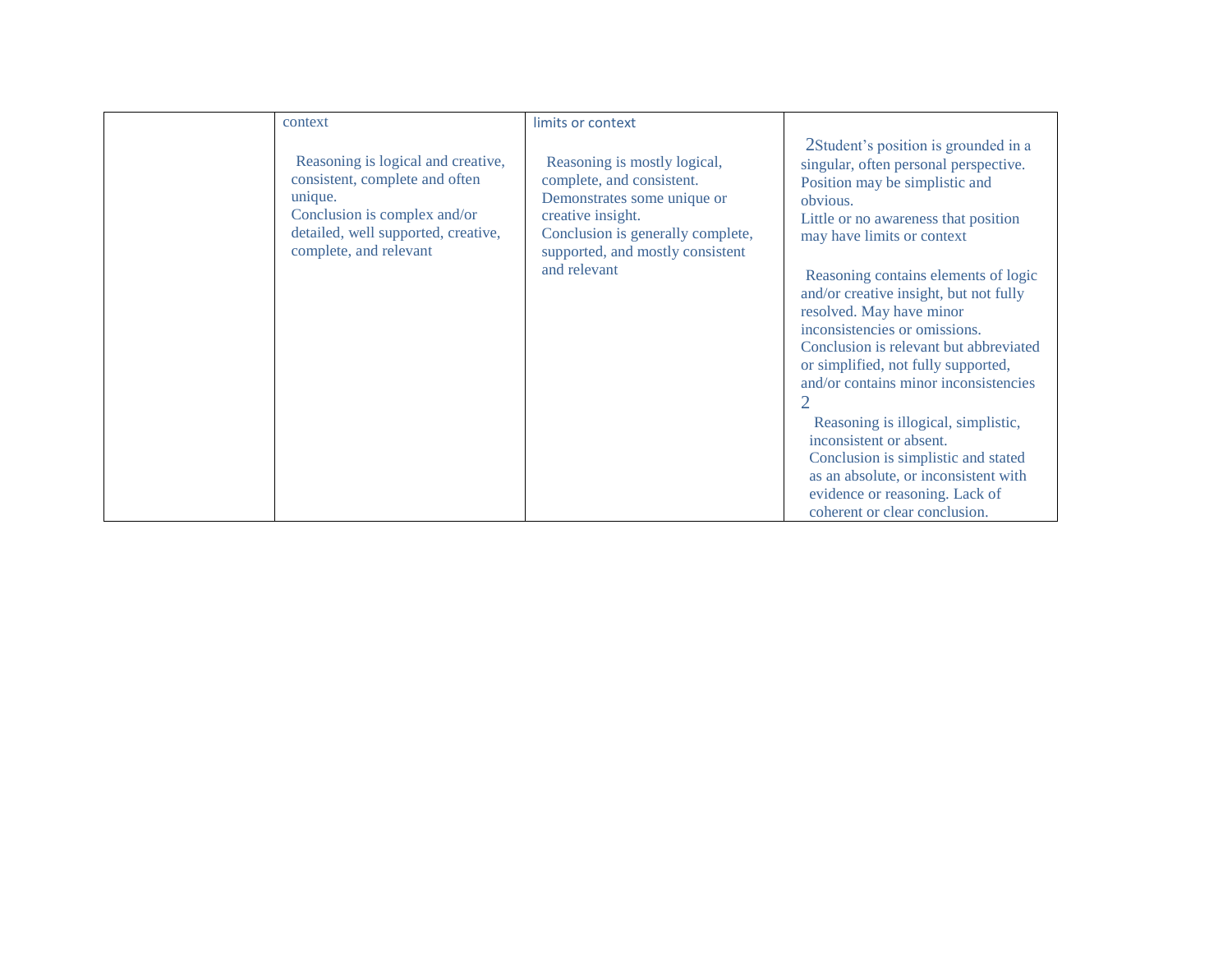## Tomorrow's Teaching and Learning Mindsets Toward Learning

#### **Has anyone ever told you there was something you were not capable of doing? Is there anything you think you are not capable of doing or learning? Read this.**

#### Mindset and Intelligence

One thing about human intelligence is absolutely certain: it is malleable, meaning it can be changed through exposure to new information or even by looking at what you already know in a new way. There is no limit to what you can learn, and, contrary to what some may think, nobody's brain has ever been "filled." The brain continually changes by making new neuroconnections between its cells, which represent new knowledge or skills, and when this happens, we say someone has become smarter. It is possible for humans to become smarter all the time and in any area of study. Some subjects will be harder for you to learn than others, but learning in any area is possible. Intelligence is not a fixed quantity that you got at birth and are stuck with. You become smarter every day, and the intelligence you achieve in your lifetime is unknowable. That said, it does appear that your mindset about learning will have a heavy impact on how much you will learn - and just about everything else in your life.

Your mindset is your view about your own intelligence and abilities. This view affects your willingness to engage in learning tasks and how much, if any, effort you are willing to expend to meet a learning challenge. Dweck has spent more than 30 years researching learners' mindsets and their individual views of their intelligence. She noted that mindsets fall into two categories: "fixed mindsets" and "growth mindsets." A person with a fixed mindset "believes that intelligence is a fixed trait," despite hundreds of studies that have found otherwise. In this view, either you are smart in a given area or you are not; there is nothing you can do to improve in that area. Individuals with fixed mindsets believe their intelligence is reflected in their academic performance (Dweck, 2006). If a student doesn't do well in a class, it's because he or she is not "smart" in that area. Individuals with fixed mindsets mistakenly believe either that they shouldn't need to work hard to do well because the smart students don't have to (although when researchers asked students who consistently achieved high grades about their work, they reported working very hard at academic material) or that putting in the effort won't make any difference in the outcome ("I'm just not good at math"). In fact, individuals with fixed mindsets see putting in effort as indicating that they are not smart. They have falsely come to the conclusion that learning comes easy to the students at the top of the class and that they were born that way.

People with growth mindsets, in contrast, believe that intelligence grows as you add new knowledge and skills. Those with growth mindsets value hard work, learning, and challenges and see failure as a message that they need to change tacks in order to succeed next time. Thomas Edison is reported to have tried hundreds of times before he got the lightbulb to work. At one point, he was asked by a New York Times reporter about all his failures and whether he was going to give up. Edison responded, "I have not failed 700 times. I've succeeded in proving 700 ways how not to build a light bulb" (as cited in Ferlazzo, 2011). Shortly after this interview, he was successful, and we have all since benefitted from his growth mindset. Individuals with growth mindsets are willing to take learning risks and understand that through practice and effort-sometimes a lot of effort-their abilities can improve. Those with growth mindsets believe that their brains are malleable, that intelligence and abilities constantly grow, and that only time will tell how smart they will become.

This posting is a series of excerpts on a very important subject, mindsets and how they impact learning. The excerpts are from Chapter 7: Mindsets Toward Learning, in the book, *The New Science of Learning: How to Learn in Harmony With Your Brain*, by Terry Doyle and Todd Zakrajsek. Published by Stylus Publishing, LLC. 22883 Quicksilver Drive, Sterling, Virginia 20166- 2102. Copyright ©2014 by Stylus Publishing, LLC. [http://www.styluspub.com/Books/Features.aspx](https://owa.kccd.edu/owa/redir.aspx?C=0rmTJQwL6USBd-dr2AbFs9uXgFKiLtEIcE-6hAX_T_V5lCTCn3DYSikp0nxvq5udYxWeprIPp_E.&URL=http%3a%2f%2fwww.styluspub.com%2fBooks%2fFeatures.aspx) All rights reserved. Reprinted with permission. Regards, Rick Reis [reis@stanford.edu](https://owa.kccd.edu/owa/redir.aspx?C=0rmTJQwL6USBd-dr2AbFs9uXgFKiLtEIcE-6hAX_T_V5lCTCn3DYSikp0nxvq5udYxWeprIPp_E.&URL=mailto%3areis%40stanford.edu)